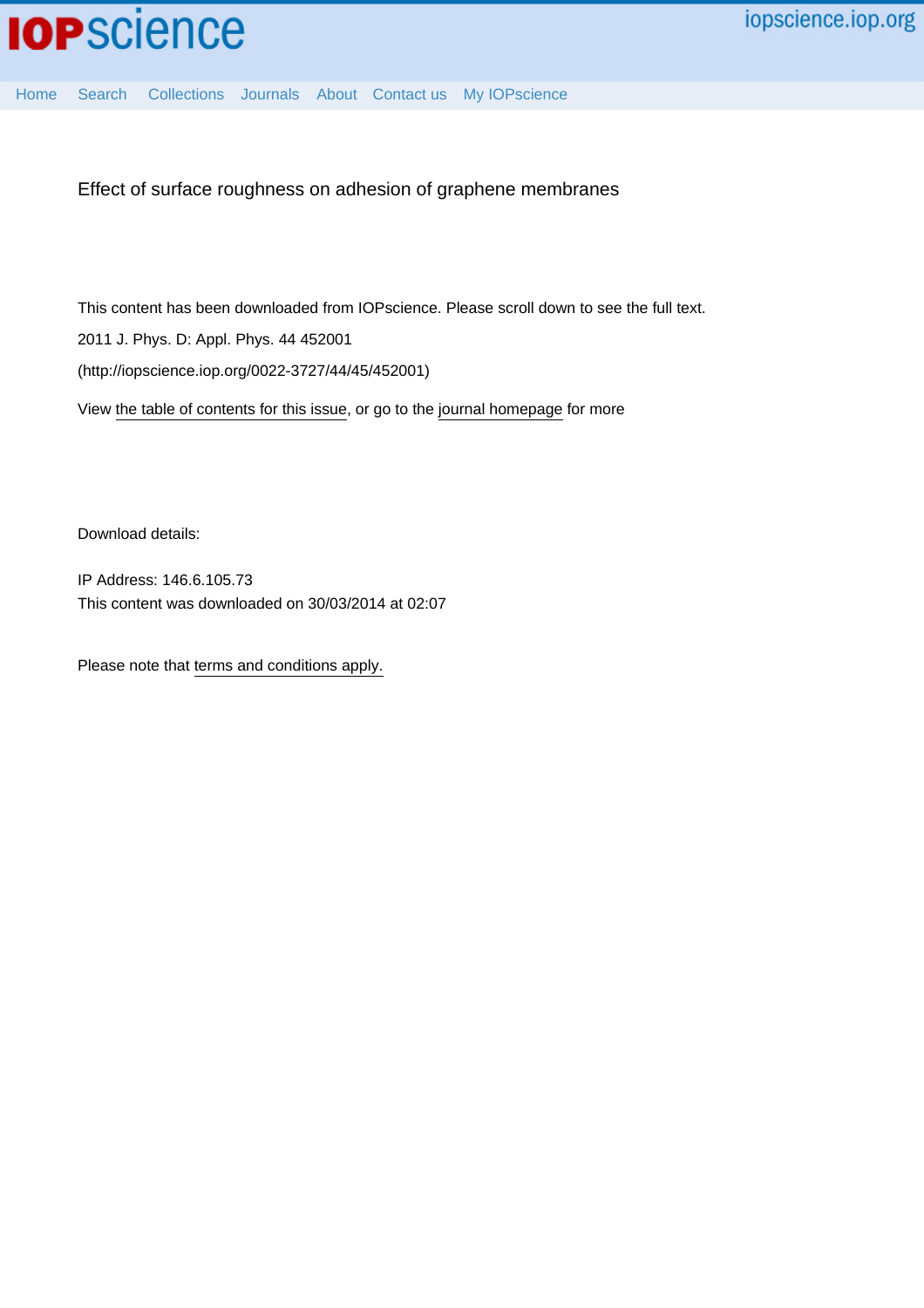J. Phys. D: Appl. Phys. **44** (2011) 452001 (4pp) [doi:10.1088/0022-3727/44/45/452001](http://dx.doi.org/10.1088/0022-3727/44/45/452001)

# **FAST TRACK COMMUNICATION**

# **Effect of surface roughness on adhesion of graphene membranes**

## **Wei Gao and Rui Huang**

Department of Aerospace Engineering and Engineering Mechanics, University of Texas, Austin, TX 78712, USA

Received 13 September 2011, in final form 14 September 2011 Published 28 October 2011 Online at [stacks.iop.org/JPhysD/44/452001](http://stacks.iop.org/JPhysD/44/452001)

#### **Abstract**

To integrate graphene in functional devices, it is essential to understand interfacial adhesion between graphene and surrounding materials for mechanical support and encapsulation. In complement with recent efforts aiming to measure the adhesion energy experimentally, we present a theoretical model to predict how the surface roughness may affect the adhesion between graphene membranes and their substrates. It is found that the bending modulus, which increases drastically from monolayer to multilayered graphene, plays an important role in the transition from conformal to non-conformal morphology of the graphene membranes on a corrugated surface. As such, the work of adhesion drops considerably from monolayer to bilayer graphene, in good agreement with recent measurements. Moreover, the theoretical results suggest that tunable adhesion of graphene can be achieved by controlling the surface roughness of the substrate.

(Some figures may appear in colour only in the online journal)

A recent experiment by Koenig *et al* [\[1\]](#page-4-0) reported ultra-strong adhesion between graphene membranes and a silicon oxide substrate. In particular, they found that the adhesion energy for monolayer graphene is considerably higher than those for membranes with 2–5 graphene layers. In general, it is essential to understand and characterize interfacial adhesion of graphene membranes on various substrates in order to integrate graphene for practical device applications. Previously, the interaction energy between graphene and silicon oxide  $(SiO<sub>2</sub>)$ was estimated to be  $0.096 \text{ J m}^{-2}$  based on the interlayer van der Waals interaction in graphite [\[2\]](#page-4-0). Similar but slightly smaller values were obtained from first-principles calculations for the binding energy of graphene on both O-terminated and hydroxylated  $SiO<sub>2</sub>$  surfaces [\[3\]](#page-4-0). On the other hand, an experimental measurement by Zong *et al* [\[4\]](#page-4-0) reported an average value of  $0.151 \,\mathrm{J m^{-2}}$  for the adhesion energy of multilayered graphene membranes (roughly five layers) on silicon, in which they used 0.5 TPa as Young's modulus of graphene to calculate the adhesion energy based on the measured blister radius and height. However, Young's modulus of monolayer graphene was measured to be 1.0 TPa [\[5\]](#page-4-0), similar to Young's modulus for the base plane of bulk

graphite [\[6\]](#page-4-0). The adhesion energy measured by Koenig *et al* [\[1\]](#page-4-0) is even higher,  $0.31 \text{ J m}^{-2}$  for multilayered graphene (2–5) layers) and  $0.45 \text{ J m}^{-2}$  for monolayer graphene, all on SiO<sub>2</sub> surfaces. These values suggest that the interfacial adhesion between graphene and  $SiO<sub>2</sub>$  is relatively weak compared with covalent bonds [\[7,](#page-4-0) [8\]](#page-4-0). In this study, a theoretical model is presented by considering the van derWaals interaction between graphene and its substrate  $[9-11]$ . It predicts that the measured adhesion energy depends sensitively on the morphology, which in turn depends on both the substrate surface roughness and the bending modulus of graphene. We find that the difference in the bending moduli between monolayer and multilayered graphene leads to the difference in their adhesion energies.

On a theoretically flat substrate surface, a graphene membrane remains flat, and the interfacial potential energy (per unit area) due to van der Waals interaction takes the form [\[11\]](#page-4-0)

$$
U_{\text{vdW}}(h) = -\Gamma_0 \left[ \frac{3}{2} \left( \frac{h_0}{h} \right)^3 - \frac{1}{2} \left( \frac{h_0}{h} \right)^9 \right],\tag{1}
$$

where *h* is the separation distance between the membrane and the surface,  $h_0$  is the equilibrium separation and  $\Gamma_0$  is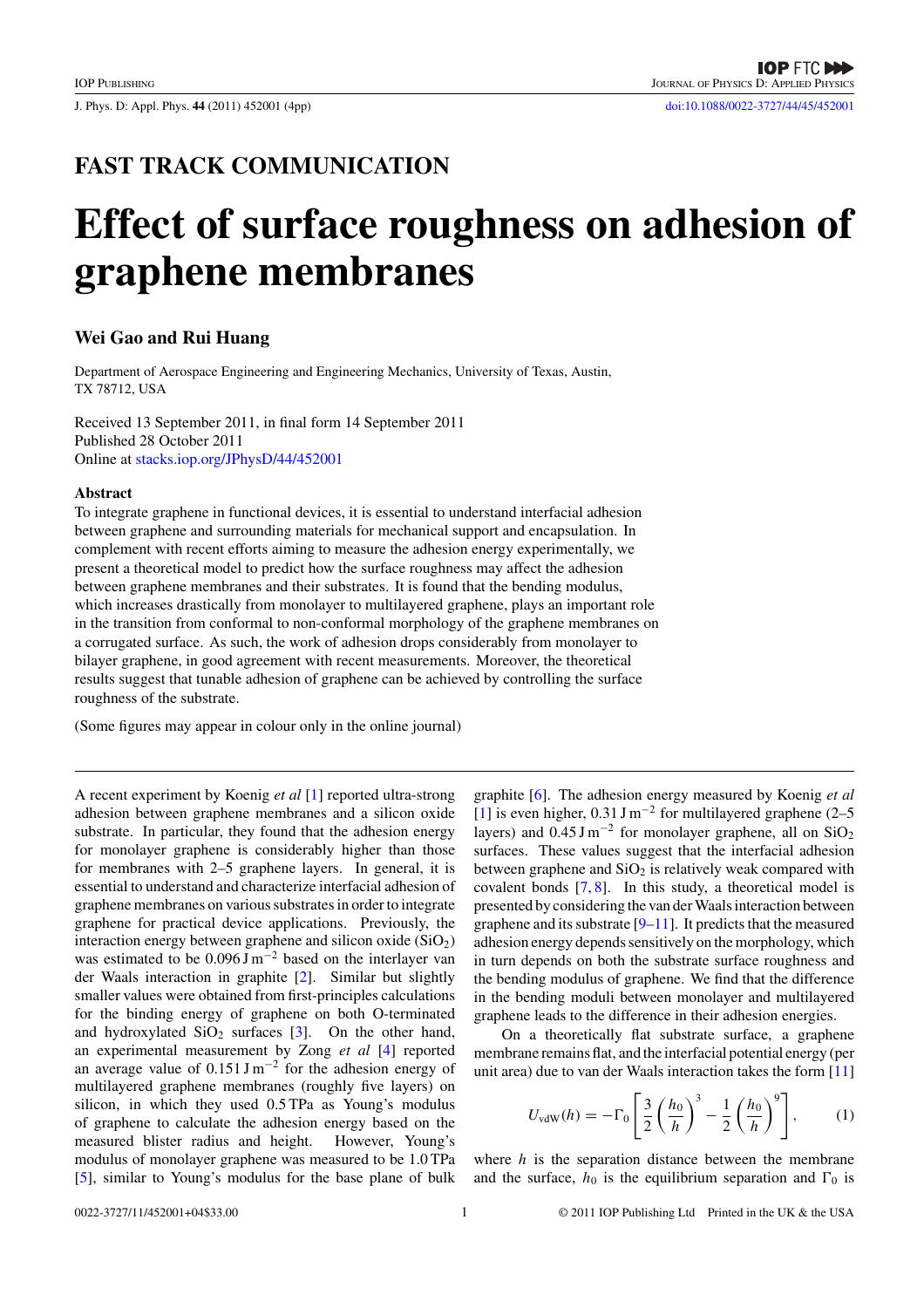

**Figure 1.** Schematic illustration of a trilayer graphene membrane on a corrugated substrate surface with wavelength  $λ$  and amplitude  $δ<sub>s</sub>$ .

the intrinsic adhesion energy per unit area. Here we have assumed that the interfacial van der Waals interaction is predominantly between the substrate and the first graphene layer. The interactions with the other layers, being further apart and shielded by the first layer, are much weaker and thus ignored. On the other hand, the interactions between adjacent graphene layers are assumed to be sufficiently strong to hold the graphene layers together as a continuous membrane. Therefore, on a perfectly flat substrate surface, the interfacial potential energy between a multilayered graphene membrane and the substrate is identical to that for a monolayer graphene, with the same intrinsic adhesion energy  $\Gamma_0$ . However, in experiments the substrate surface is typically corrugated [\[1,](#page-4-0) [2\]](#page-4-0), on which the measurable adhesion energy of graphene depends on the morphology and becomes different for the monolayer and multilayered membranes.

Consider a periodically corrugated substrate surface (figure 1). The van der Waals interaction tends to bring the graphene membrane conformal to the surface. However, corrugation of the membrane increases the elastic strain energy due to bending. The competition between the van der Waals interaction and the bending energy determines the equilibrium morphology of the membrane. Assume a sinusoidal morphology for both the surface and the membrane. The surface roughness is parametrized by the corrugation wavelength  $\lambda$  and the amplitude  $\delta_s$ . The separation between the membrane and the surface is  $h(x) = h_m + (\delta_g - \delta_s) \sin(2\pi x/\lambda)$ . For given values of  $\lambda$  and  $\delta_s$ , the corrugation amplitude of the membrane  $(\delta_g)$  and the mean separation  $(h_m)$  are determined by minimizing the total free energy of the system. When  $\delta_g = \delta_s$ , the graphene membrane is fully conformal to the surface. When  $\delta_{\varrho} = 0$ , the graphene is flat and non-conformal. As the measurable adhesion energy, the work of adhesion is defined as the energy difference between the equilibrium state and a reference state when the membrane is far away from the surface [\[12\]](#page-4-0).

Following the approach by Aitken and Huang [\[11\]](#page-4-0), the van der Waals interaction energy is obtained to the leading order of the corrugation amplitudes as

$$
\tilde{U}_{\text{vdW}}(h_{\text{m}}, \delta_{\text{g}}) \approx U_{\text{vdW}}(h_{\text{m}}) + U_{1}(h_{\text{m}}) \left[ \left( \frac{\delta_{\text{g}}}{h_{0}} \right)^{2} + \left( \frac{\delta_{\text{s}}}{h_{0}} \right)^{2} \right] + U_{2}(h_{\text{m}}) \frac{\delta_{\text{g}} \delta_{\text{s}}}{h_{0}^{2}},
$$
\n(2)

where

$$
U_1(h) = \frac{9\Gamma_0}{2} \left[ -\left(\frac{h_0}{h}\right)^5 + \frac{5}{2}\left(\frac{h_0}{h}\right)^{11} \right],
$$
 (3)

$$
U_2(h) = 9\pi^3 \Gamma_0 \left[ \frac{h_0^5}{\lambda^3 h^2} K_3 \left( \frac{2\pi h}{\lambda} \right) - \frac{\pi^3 h_0^{11}}{24 h^5 \lambda^6} K_6 \left( \frac{2\pi h}{\lambda} \right) \right],
$$
\n(4)

and  $K_n(z)$  is the modified Bessel function of the second kind. The elastic strain energy per unit area of the membrane due to bending is

$$
\tilde{U}_g\left(\delta_g\right) \approx \frac{D_N}{4} \left(\frac{2\pi}{\lambda}\right)^4 \delta_g^2,\tag{5}
$$

where  $D_N$  is the bending modulus of the  $N$ -layered graphene membrane.

The total free energy of the system is then,  $\tilde{U}_{total}(h_m, \delta_g)$  =  $\tilde{U}_{\text{vdW}}(h_m, \delta_g) + \tilde{U}_g(\delta_g)$ . By setting  $\partial \tilde{U}_{\text{total}}/\partial \delta_g = 0$  and  $\partial \tilde{U}_{total}/\partial h_{m}$  = 0,  $h_{m}$  and  $\delta_{g}$  are obtained simultaneously for the equilibrium state. The normalized results,  $h_{\rm m}/h_0$ and  $\delta_g/h_0$ , depend on three dimensionless parameters,  $\lambda/h_0$ ,  $\delta_s/h_0$  and  $\Gamma_0 h_0^2/D_N$ . The first two parameters characterize the surface roughness, and the third represents the competition between the adhesive interaction and the bending stiffness of the membrane.

For quantitative analysis, we take representative values for the van der Waals interaction by setting  $h_0 = 0.6$  nm and  $\Gamma_0 = 0.45 \,\mathrm{J m^{-2}}$ . Atomic force microscopy (AFM) measurements have reported the values of  $h_0$  ranging from 0.4 to 0.9 nm for graphene on  $SiO<sub>2</sub>$  [\[2,](#page-4-0) [13,](#page-4-0) [14\]](#page-4-0). The intrinsic adhesion energy is taken to be the value measured by Koenig *et al* [\[1\]](#page-4-0) for the monolayer graphene. For the bending modulus, we note that by the classical theory the modulus scales with the cube of the membrane thickness, i.e.  $D \sim t^3$ . However, such a scaling does not apply for monolayer graphene. The physical mechanism that leads to a finite bending modulus for monolayer graphene is fundamentally different from that in the classical theory  $[15]$ . An intrinsic bending modulus has been theoretically predicted for monolayer graphene [\[15–18\]](#page-4-0), irrespective of its thickness. For a membrane containing an arbitrary number of graphene layers, the bending modulus is approximately given by [\[17\]](#page-4-0)

$$
D_N = ND_1 + Es^3(N^3 - N)/12, \tag{6}
$$

where  $N$  is the number of layers,  $E$  is the in-plane Young's modulus of graphene and *s* is the spacing between adjacent graphene layers. The first term on the right-hand side of equation (6) accounts for the intrinsic bending stiffness of each graphene monolayer, whereas the second term is the contribution from the in-plane stiffness. Taking  $D_1 = 1.61 \text{ eV}$ [\[17\]](#page-4-0),  $E = 1.0$  TPa [\[5\]](#page-4-0) and  $s = 0.34$  nm, equation (6) predicts that the bending modulus is 126 eV for a bilayer graphene  $(N = 2)$  and 496 eV for a trilayer graphene  $(N = 3)$ ; Density-functional tight-binding calculations predicted that  $D_2 = 180 \text{ eV}$  and  $D_3 = 690 \text{ eV}$  [\[17\]](#page-4-0). Remarkably, from monolayer to bilayer, the bending modulus increases by two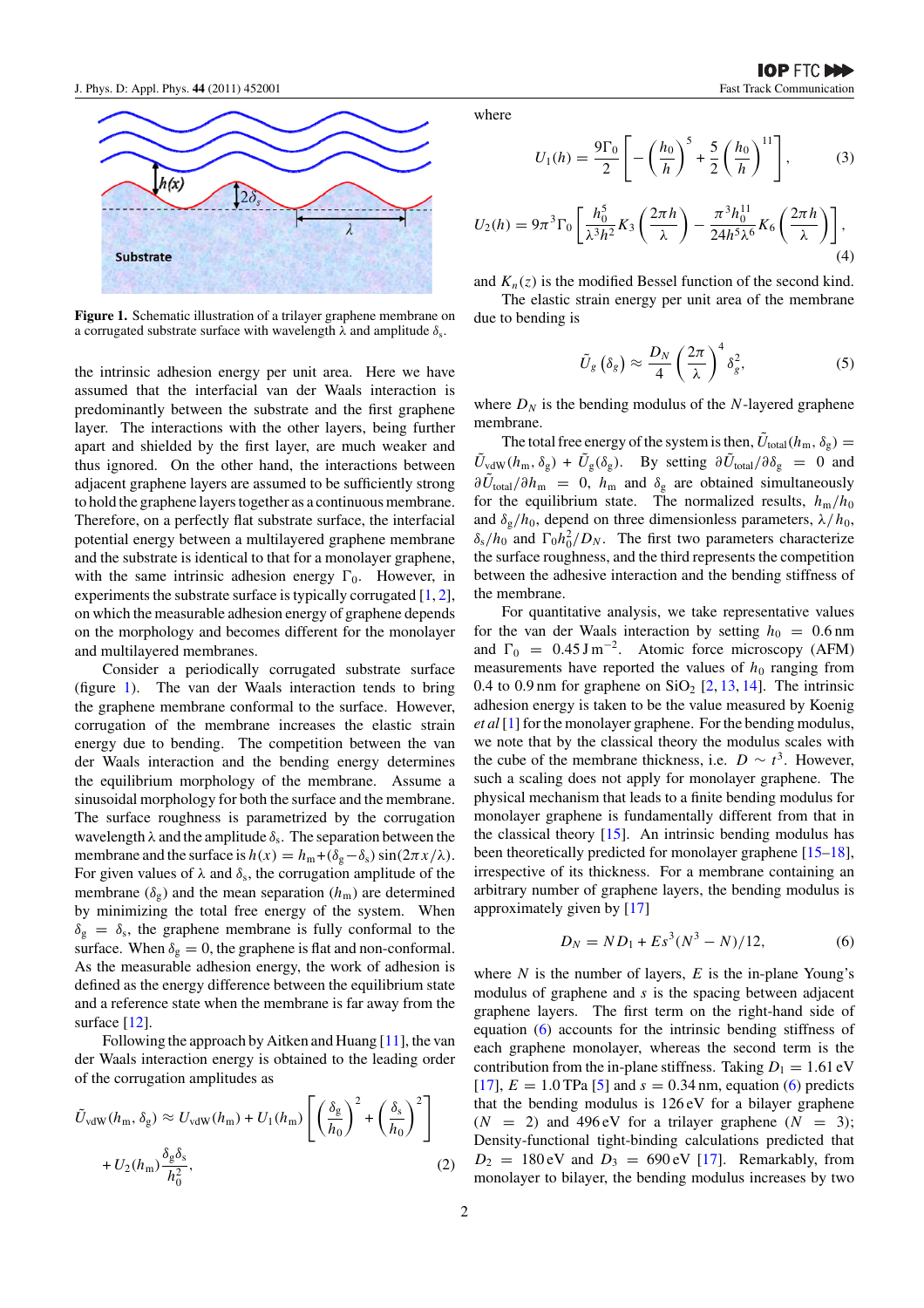

**Figure 2.** Equilibrium corrugation of graphene membranes: (*a*) amplitude and (*b*) mean separation, as functions of the surface corrugation wavelength.

orders of magnitude, which can be attributed to lack of the contribution from the in-plane stiffness for bending of a monolayer. For  $N \gg 1$ , the effect of in-plane stiffness dominates and the bending modulus recovers the classical behaviour with  $D_N \approx E s^3 N^3 / 12 = E t^3 / 12$ .

Figure 2 plots the normalized mean separation  $(h<sub>m</sub>)$  and corrugation amplitude  $(\delta_g)$  for graphene membranes with  $N = 1, 2, 3,$  and 10, taking  $\delta_s = 0.2$  nm based on the surface roughness measurements by Koenig *et al* [\[1\]](#page-4-0). For each case, a transition from conformal to non-formal morphology occurs as the corrugation wavelength decreases. At the long wavelength limit the mean separation approaches  $h_0$  and the corrugation amplitude of graphene approaches that of the surface. Thus, the graphene is conformal to the surface. For short wavelengths, however, the corrugation amplitude of graphene decreases and approaches zero to accommodate the bending energy. Meanwhile, the mean separation increases. A sharp transition occurs at a critical wavelength that depends on the bending modulus of the membrane. Similar transition has been predicted in previous studies [\[10,](#page-4-0) [11\]](#page-4-0).



 $λ/h_0$ 

**Figure 3.** Normalized work of adhesion for graphene membranes on a corrugated surface.

At the equilibrium morphology, the total free energy is negative, and the work of adhesion is calculated as  $\Gamma$  =  $-\tilde{U}_{total}(h_m, \delta_g)$ . As shown in figure 3, the transition of morphology leads to a similar transition in the work of adhesion. When the graphene membrane is conformal to the corrugated surface ( $\delta_{\rm g}/\delta_{\rm s} \sim 1$ ), the work of adhesion is close to the intrinsic adhesion energy ( $\Gamma \sim \Gamma_0$ ). On the other hand, when the graphene membrane is non-conformal ( $\delta_g/\delta_s \rightarrow 0$ ), the work of adhesion drops considerably. We note that the work of adhesion includes a small negative contribution from the elastic bending energy in addition to the van der Waals interaction energy. The bending deformation increases the potential energy of the system and thus reduces the work of adhesion relative to the reference state with  $\delta_g = 0$  and  $h_{\rm m} \rightarrow \infty$  [\[12\]](#page-4-0).

In general, the morphology and the work of adhesion depend on both the corrugation wavelength and amplitude. An arbitrarily rough surface may be considered as having many Fourier components, with different wavelengths and amplitudes. A graphene membrane on top would be conformal to the long-wavelength modes only, resulting in longer correlation length and smaller root-mean-square (rms) amplitude in comparison with the bare surface. Experimentally measured correlation functions and rms have indeed shown the same trend  $[1, 2]$  $[1, 2]$  $[1, 2]$ . However, a quantitative analysis for an arbitrarily rough surface would require a statistical approach, which is beyond the scope of this study.

With a sinusoidal surface corrugation, figure 2 shows that the monolayer graphene remains nearly conformal for corrugation wavelengths greater than a few times the equilibrium separation (e.g.,  $\lambda/h_0 > 5$ ). For a bilayer graphene, it becomes nearly flat (thus non-conformal) at  $\lambda/h_0 \sim 12$ . Thus, for a corrugation wavelength in between  $(5 < \lambda/h_0 < 12)$ , the monolayer graphene is conformal while the bilayer and other graphene membranes  $(N > 1)$  are nonconformal. As a result, the work of adhesion for the monolayer graphene would be close to the intrinsic adhesion energy